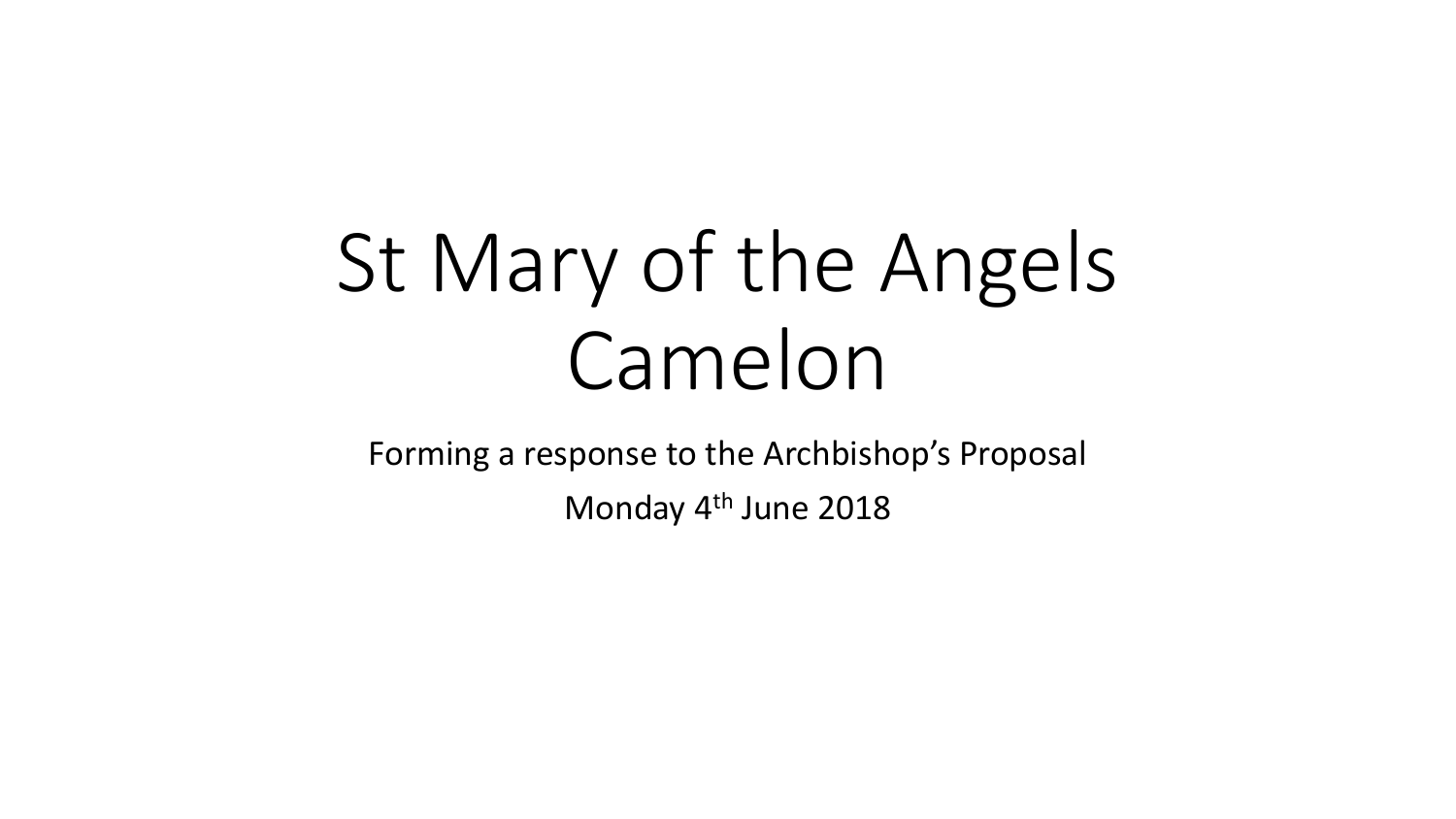#### The Journey so Far

- In 2015 the Archbishop issued a Pastoral Letter entitled "We have Found The Messiah".
- The purpose of the letter was to "Address the people of the Archdiocese regarding the next steps that I believe we ought to take as and Archdiocese."
- In his letter he speaks about The Church, The Eucharist, The present and the Future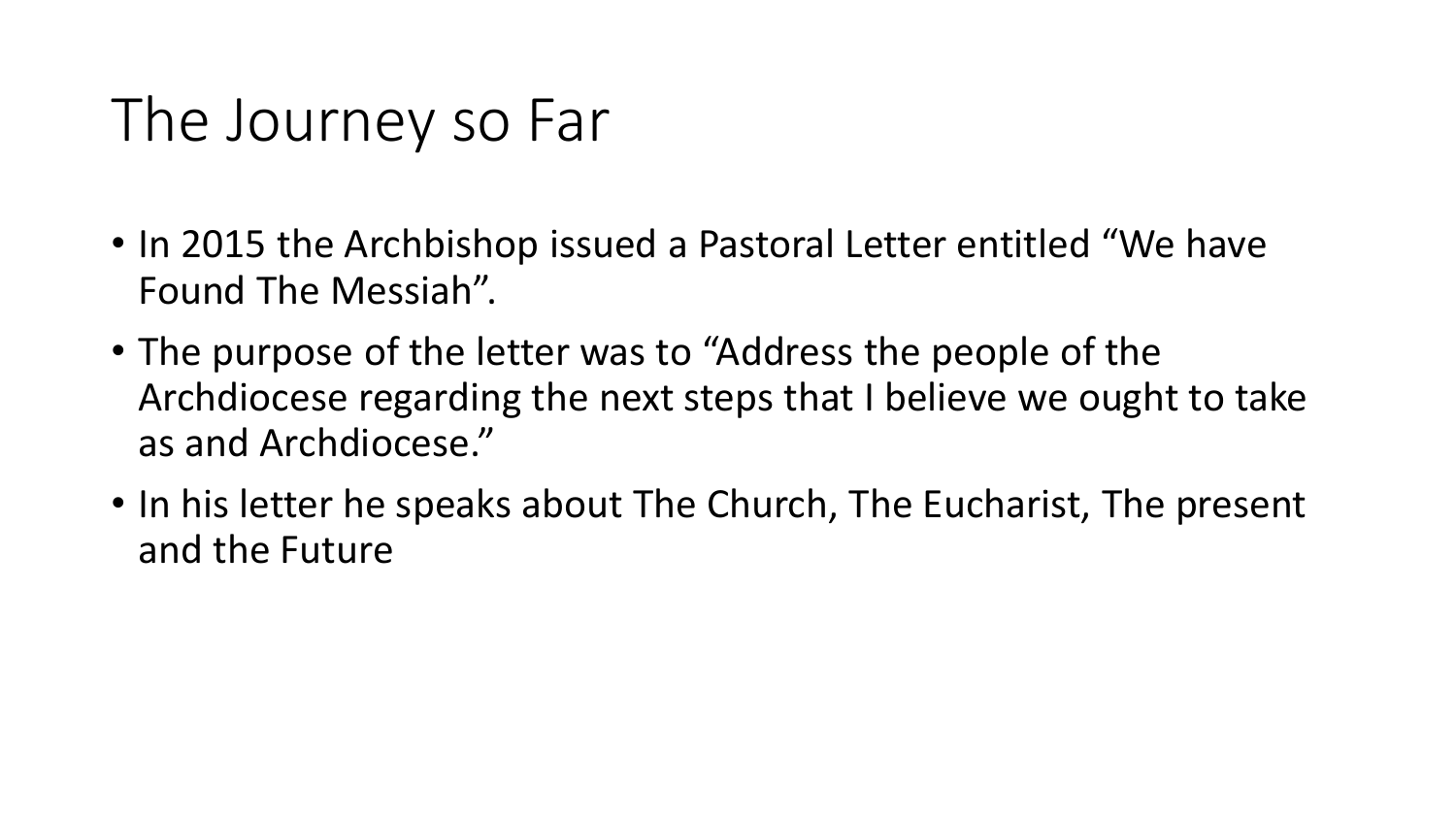# The present

- By 2020 there will be only 33 diocesan priests to the celebrate the Eucharist.
- At present there are 111 parishes.
- Mass attendance is falling (28,000 out of approximately 113,000)
- This gives cause for concern
- We have undoubtedly arrived at a turning point.
- This is not a situation which we would wish, however, we have to acknowledge its existence, and admit it requires realistic assessment.
- There is already little doubt that change must come about fort he greater good of us all. It is also true that some of those changes will be unpleasant for some.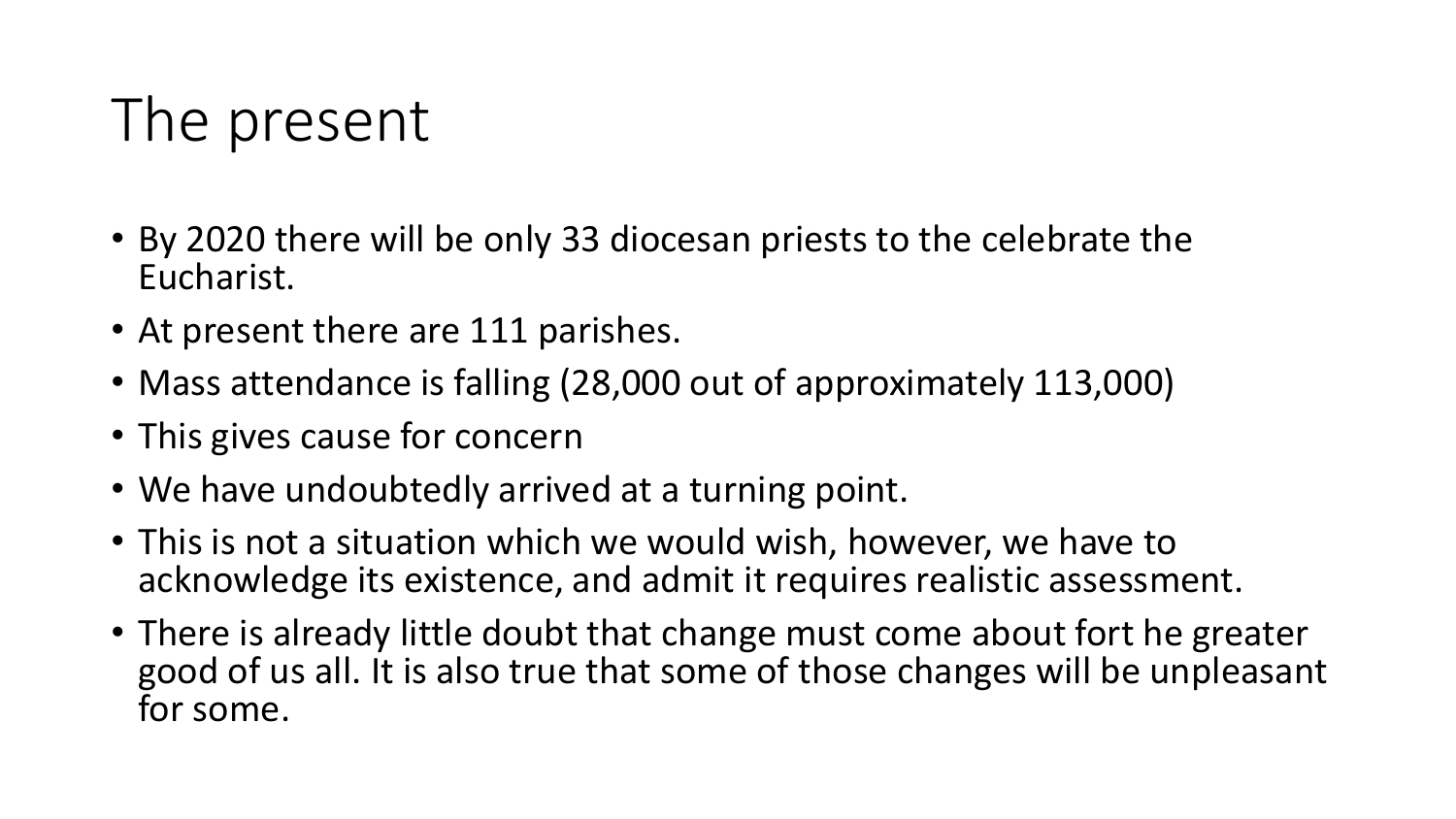- We should not be discouraged by this challenge.
- Old Testament Times when the fortunes of the people were brought very low
	- The prophets speak about the causes of this
		- Unfaithfulness
		- Lack of prayer
		- Injustice
		- Compromise with secular values
		- And indeed bad shepherds.
- However, the prophets also had another vison:
	- it was a message of hope!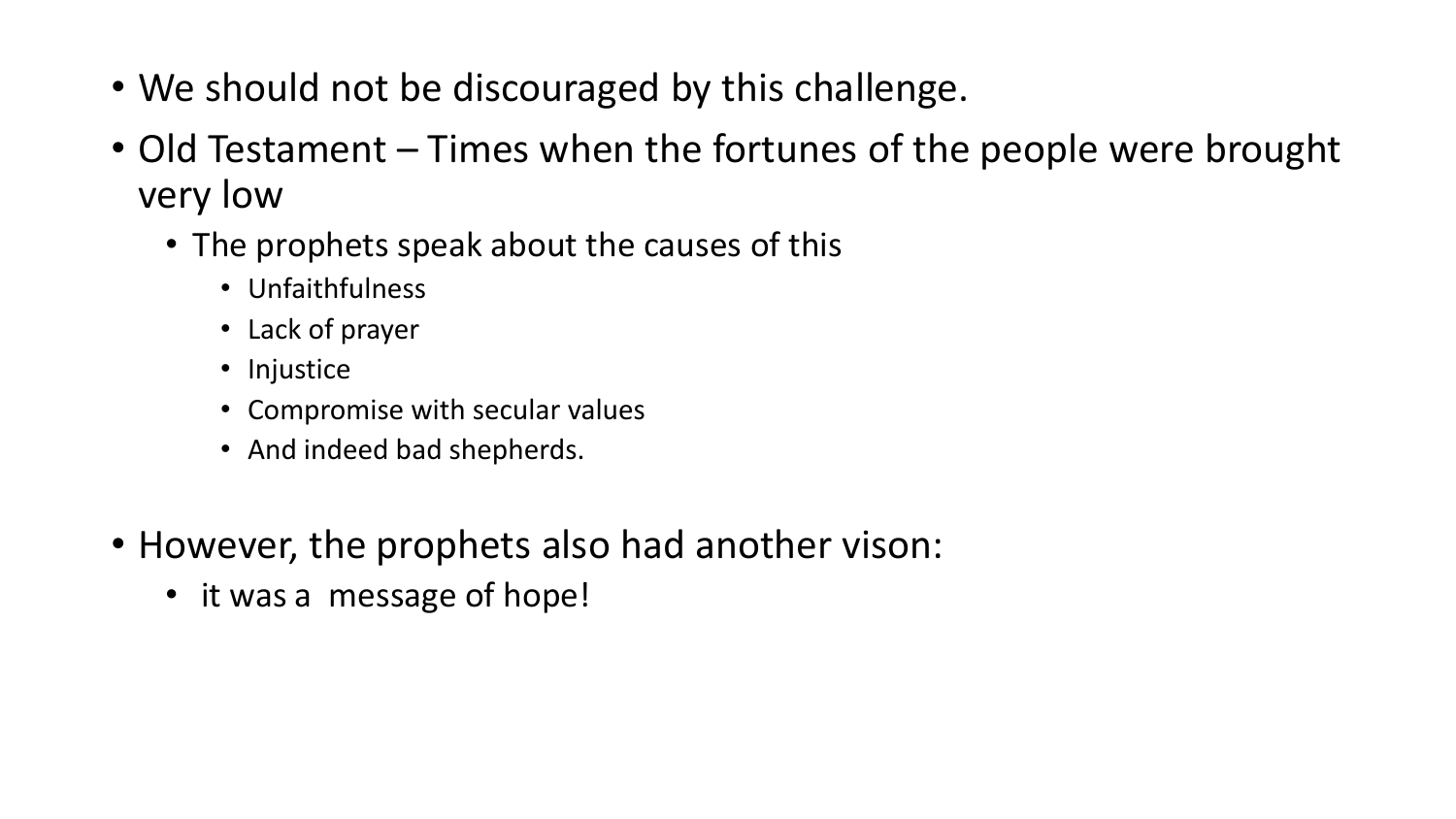- Similarly the church of the New Testament experiences the same things.
	- As well powers outside the church there have been times of great scandal, confusion and division.
	- Jesus gives his promise that the powers of hell will not prevail against his church.
	- He promised to be with his church to the end of time.
	- When we contemplate our crucified and risen saviour, we discover that out of sorrow, distress, and even failure, God can bring new and glorious things for those who trust in his goodness.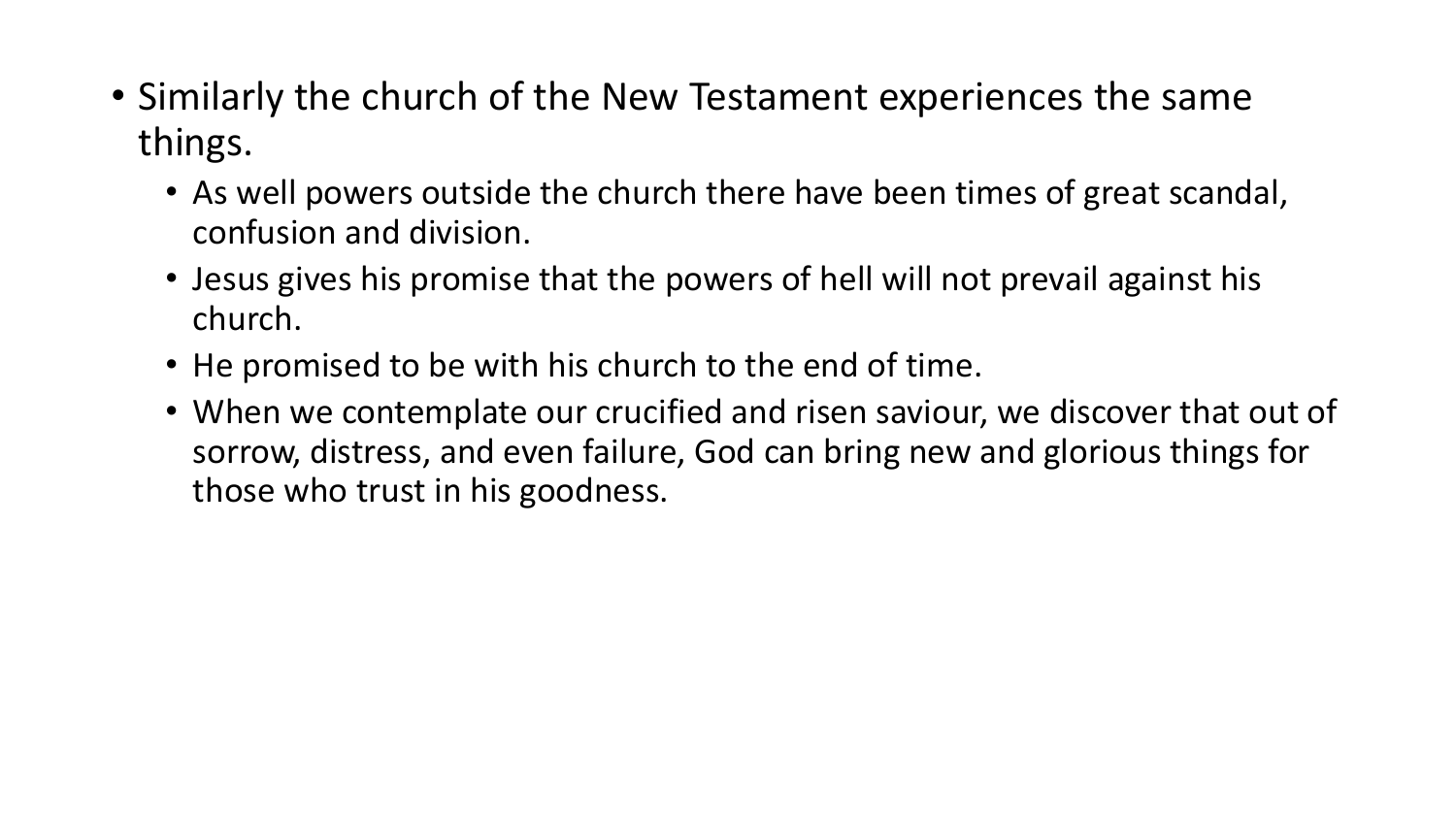# The Future

- We must set about rebuilding God's household with hope and with joy.
- We ned to rediscover the early church's vison of evangelical holiness, missionary fervour and commitment to practical charity.
- Like the church of the first few centuries we are called to be poorer but purer, to cope with fewer material resources but at the same time increase our spiritual resources. Pulling together into fewer but more concentrated parish centres will enable us to intensify our spiritual and evangelical activity.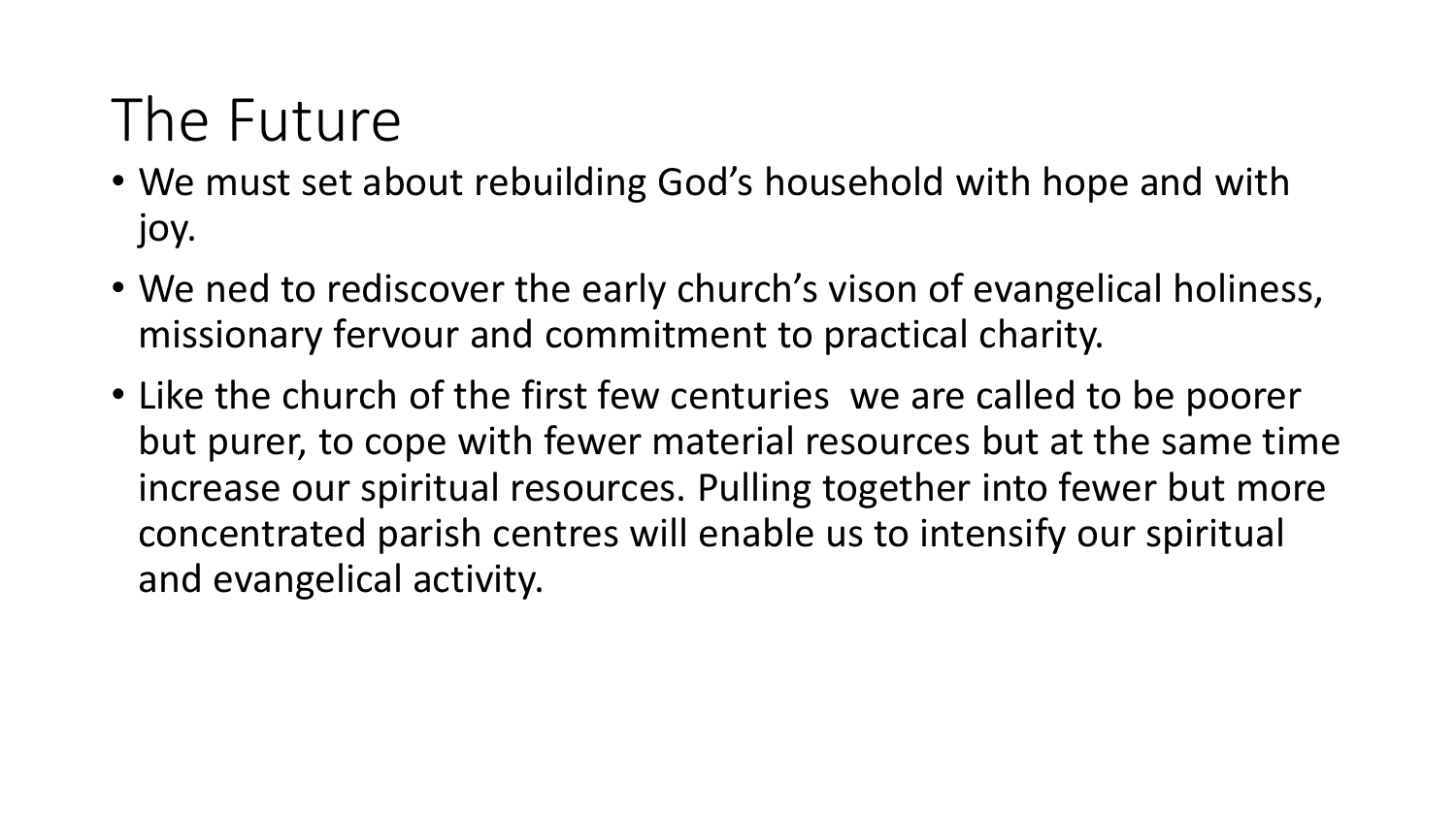- The reduced number of parish centres need to become powerhouses of devotion, catechesis, care and outreach.
- By better deploying our priestly resources we will also ensure that parish life remains firmly rooted in the Eucharist and the sacraments….Our combined communities should also increase our sense of mutual support and shared mission for clergy and laity together.
- We need holy people to build holy families
- Our new parishes should be communities that support and promote an authentically Catholic vison of marriage and the family as pasrt of a coherent "Gospel of Life".
- We must offer better support for those trying to live out his ideal.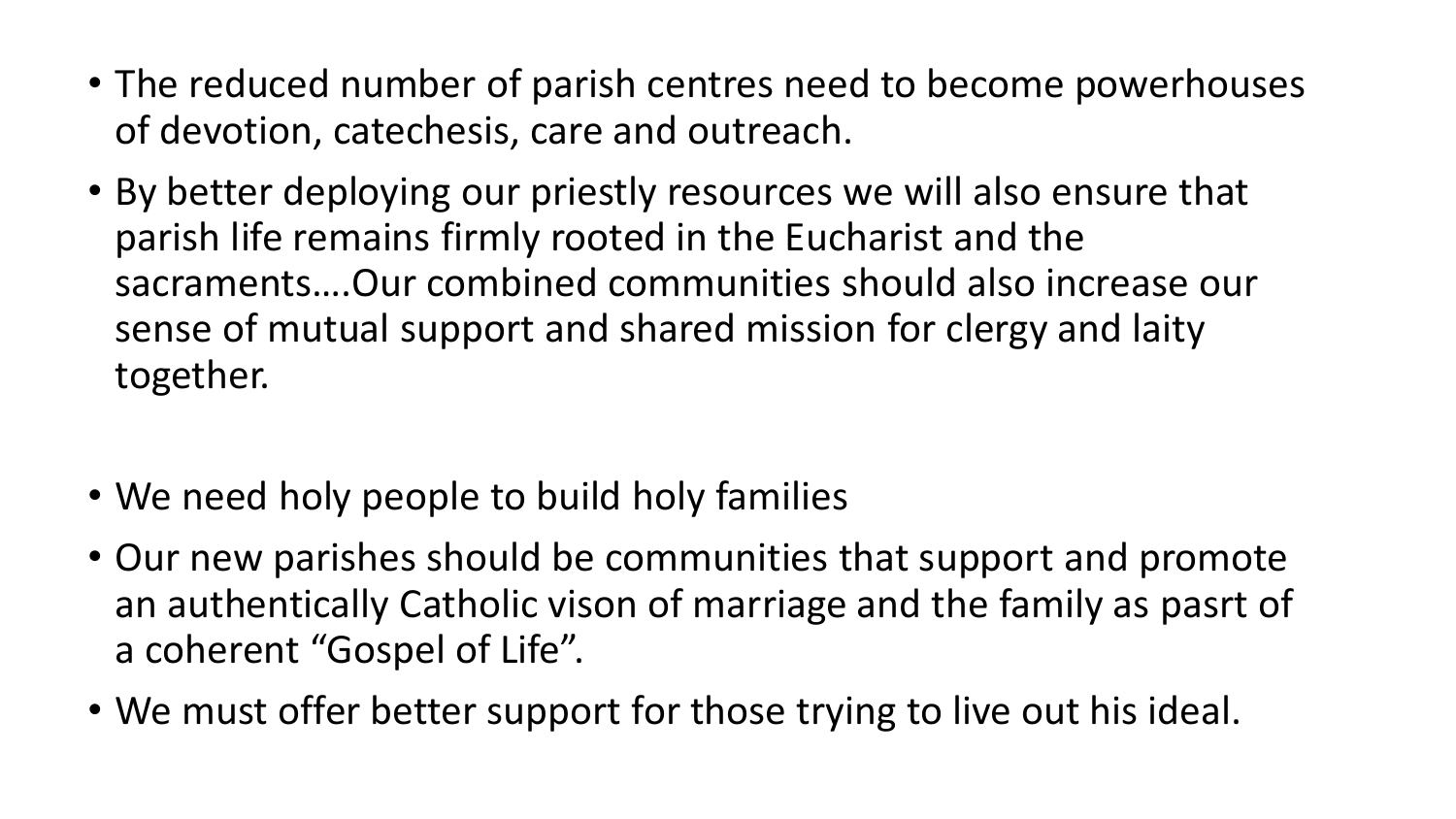- Many young families will undoubtedly welcome the mutual reinforcement that will come form being part of a larger parish community alongside other Catholic parents.
- Potential candidates for the priesthood and religious life are drawn into a more vibrant community of Spiritual, Pastoral and evangelical life.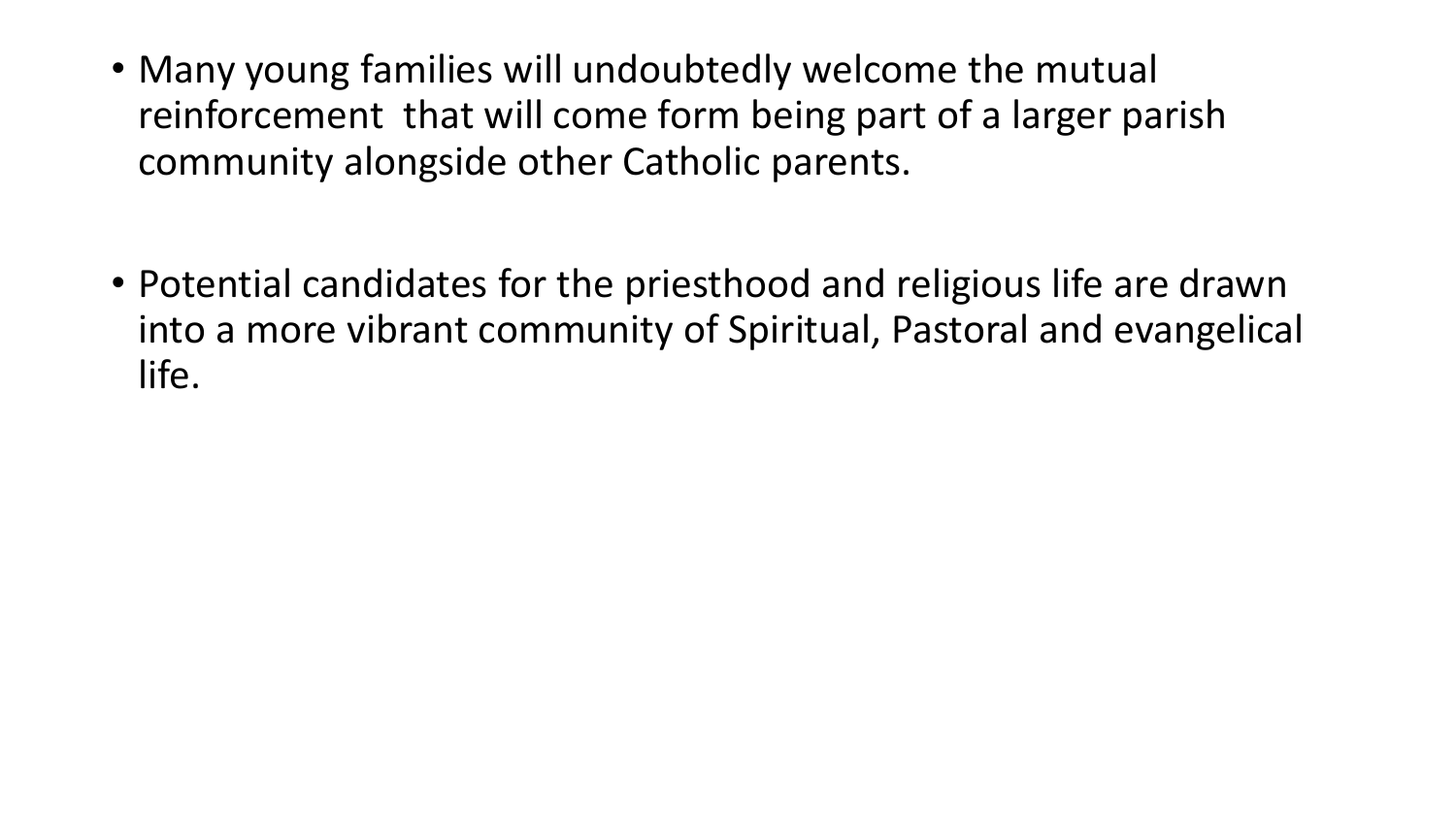# Stage 2

- The Archbishop toured the whole of the diocese and met with every cluster.
- These were open meetings which everyone was invited to attend
- The Archbishop once more outlined his thoughts on where the diocese is at now and his vision for the future.
- He the invited each cluster to hold a series of three meetings.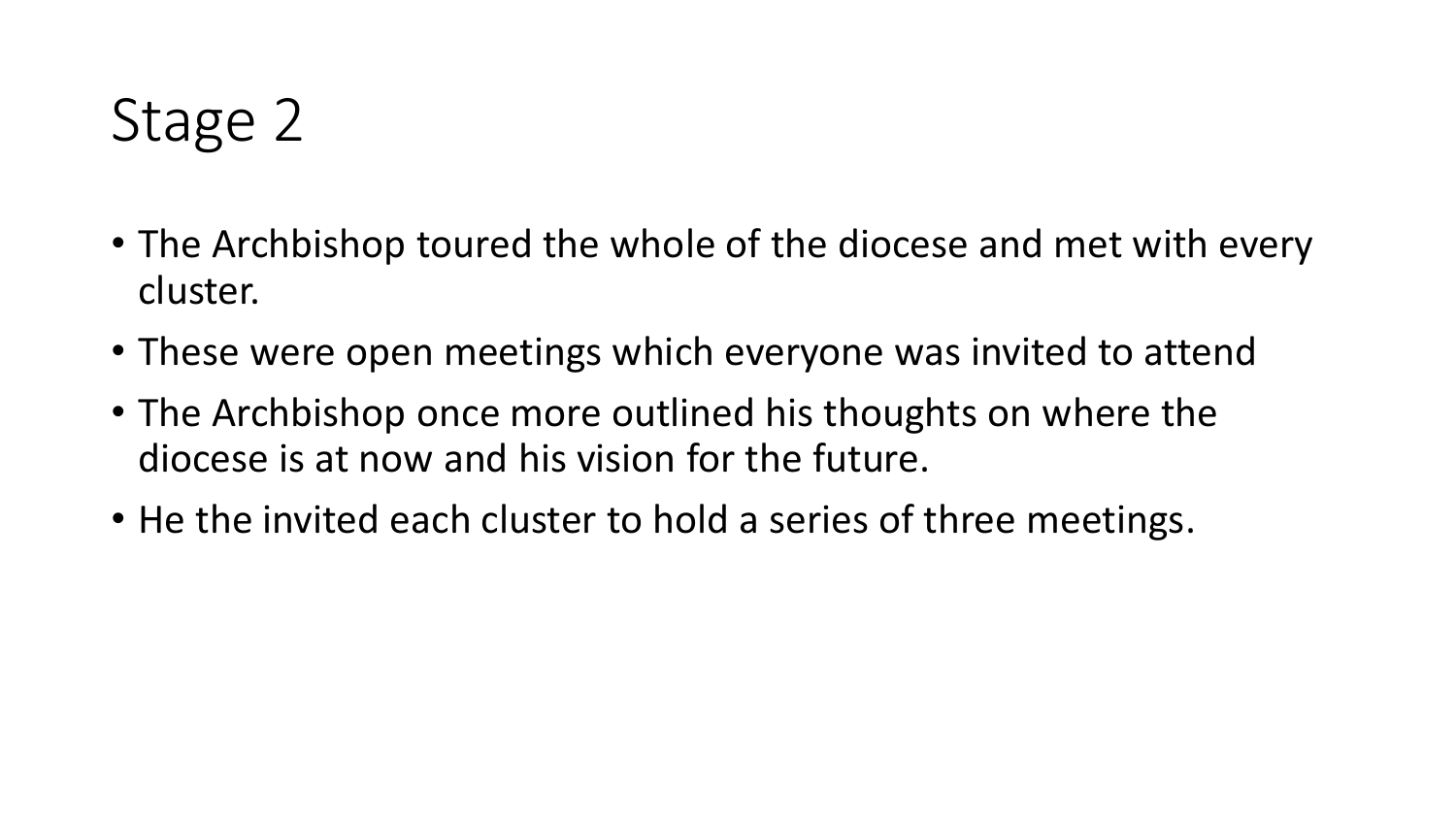#### Stage 3 – The Cluster meetings

- Current shared provision What works well?
- What should stay as single parish provision?
	- Mass, Funerals, Devotions Children's liturgy
- Moving Forward- signs and developments
	- As a cluster there was a keen sense that many more of our ministries must be lay-led, to decrease the Burden on priests.
	- Collaboration between parishes must become more intentional.
- Community outreach is felt as vital, but there was an awareness that too few parishioners are actively involved. Our missionary focus overall must be renewed.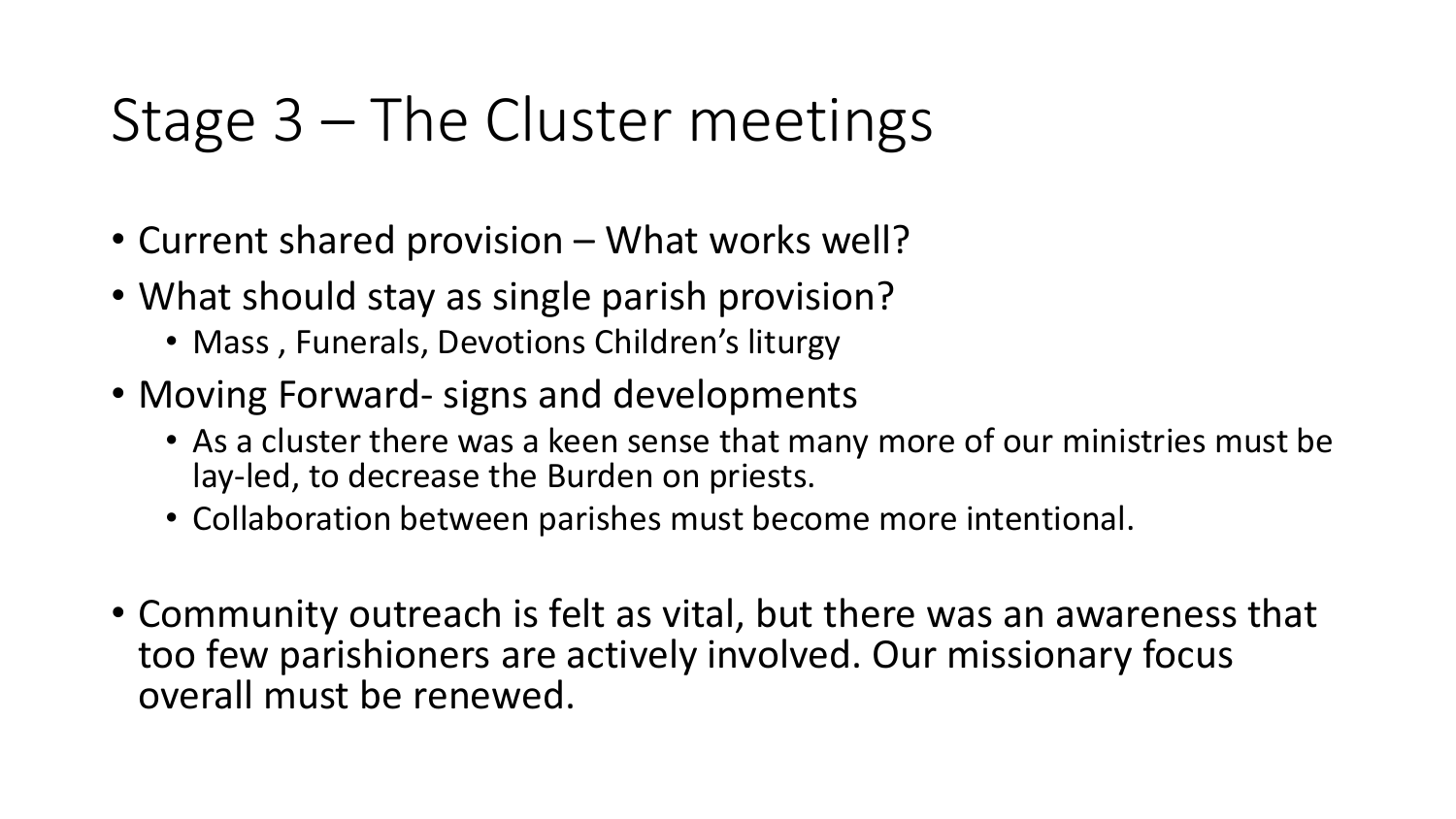- Liturgy was seen as a strength , however there was a realisation that our priests cannot be expected to continue as things currently stand.
- The role of laity was stressed and it seemed there was a need and openness for more formation and catechesis. - an understanding that we need to free up priests to live out their vocation and not be "managers".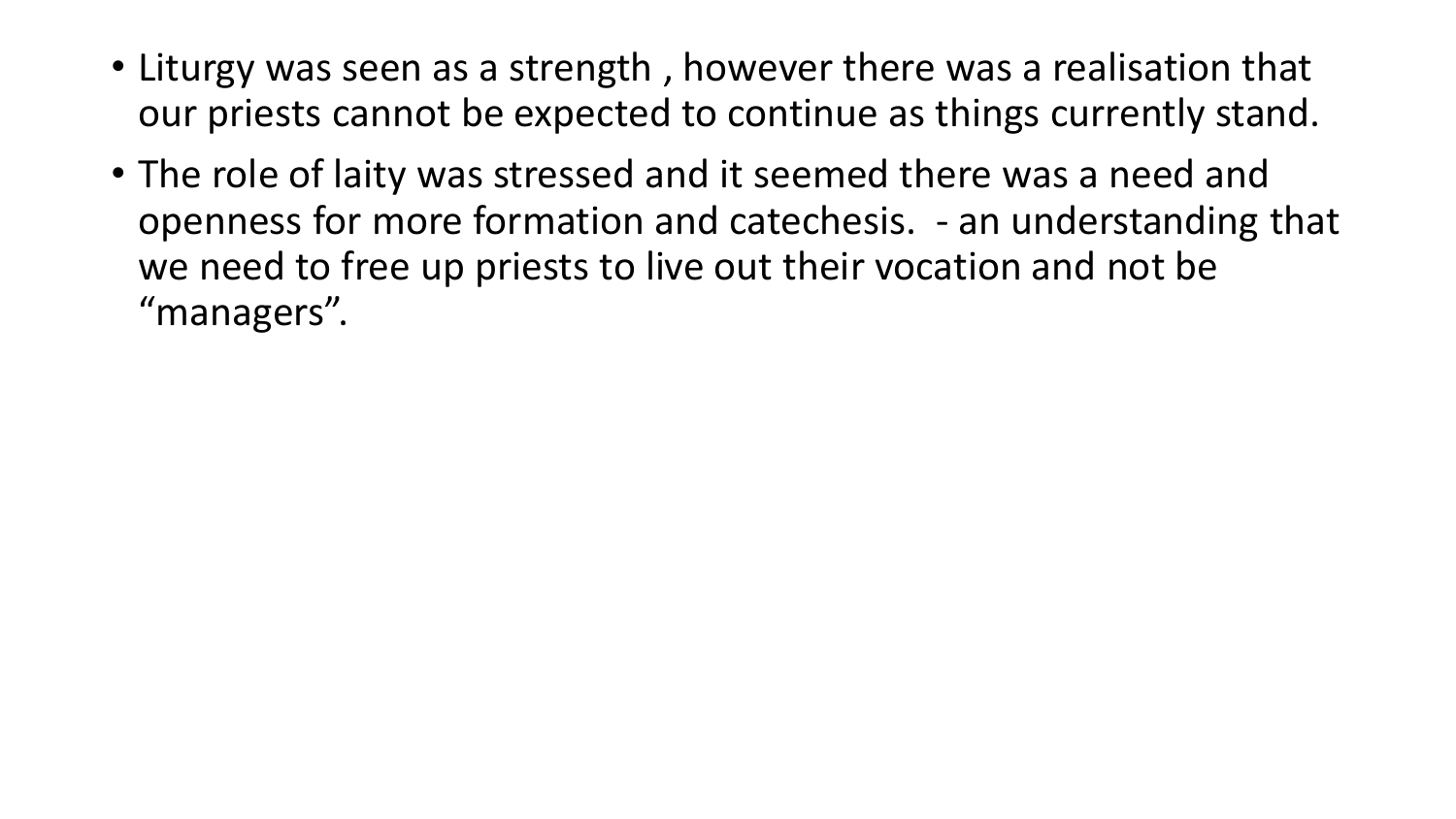# The Plant (Church Buildings)

- The Churches and halls are generally well maintained
- There was a question as to whether they were "fit for purpose" in a changing church?
- 2 hall are badly underused (at the time of the report)
- Need for a rolling maintenance program, and better budgeting.
- "firefighting" to maintain property is a drain on our priests.
- One "Radical idea" emerged that one of the churches should be "mothballed". Four parishes becoming three might reduce costs and release capital. It was noted that this could lead to a potential loss of some parishioners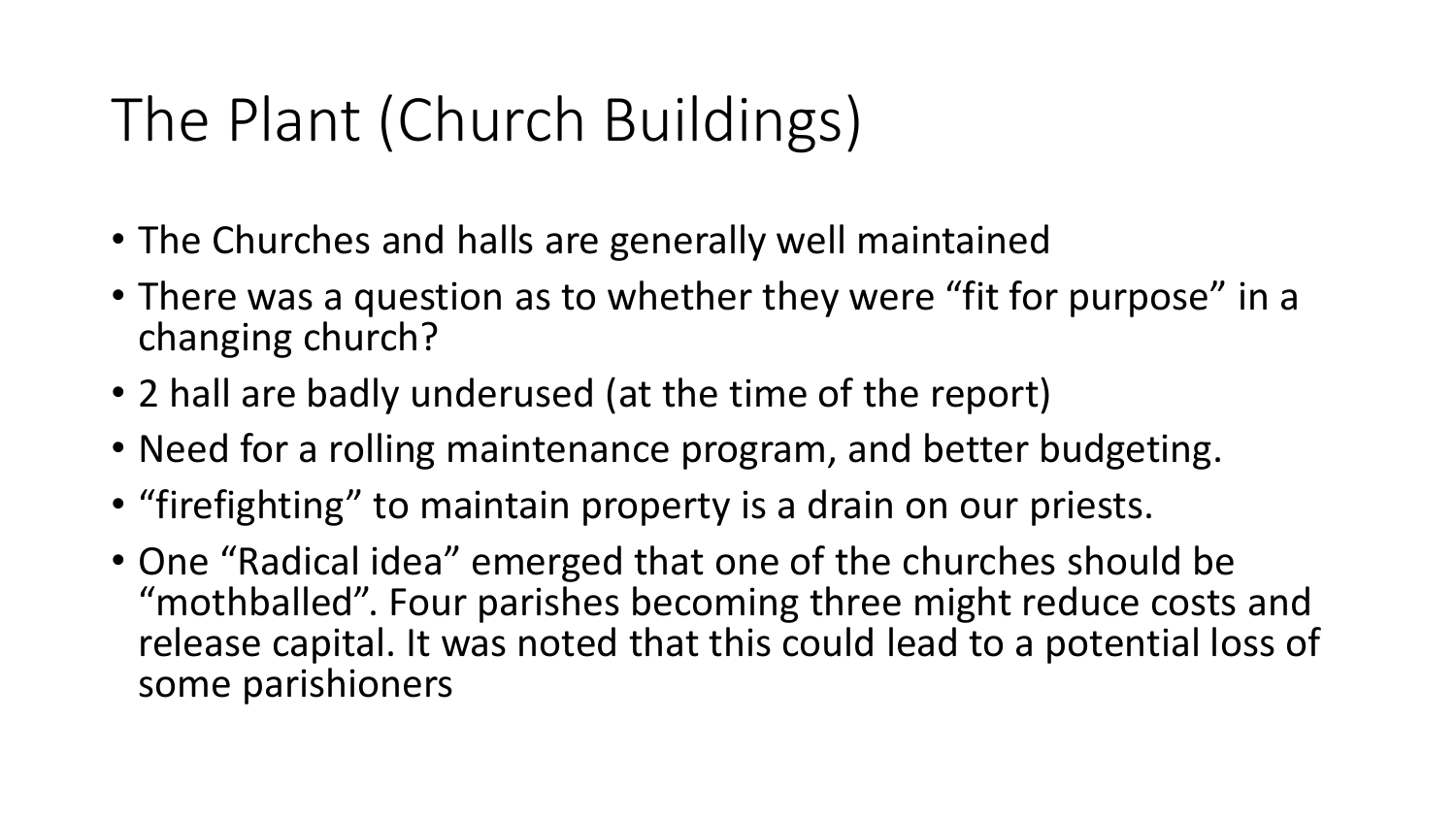#### Finances

- Much debate about the cost of maintaining St Mary of the Angels
	- Coia A Listed
	- Sense of injustice within the community as to the way the debt emerged.
- Discussion as to how the cluster could help?
- Having an uncertain future is having an impact on finances with people unwilling to throw good money after bad, given the inevitability of more debt and the certain costs involved in maintaining listed building.
- Need to increase revenue / develop new streams of income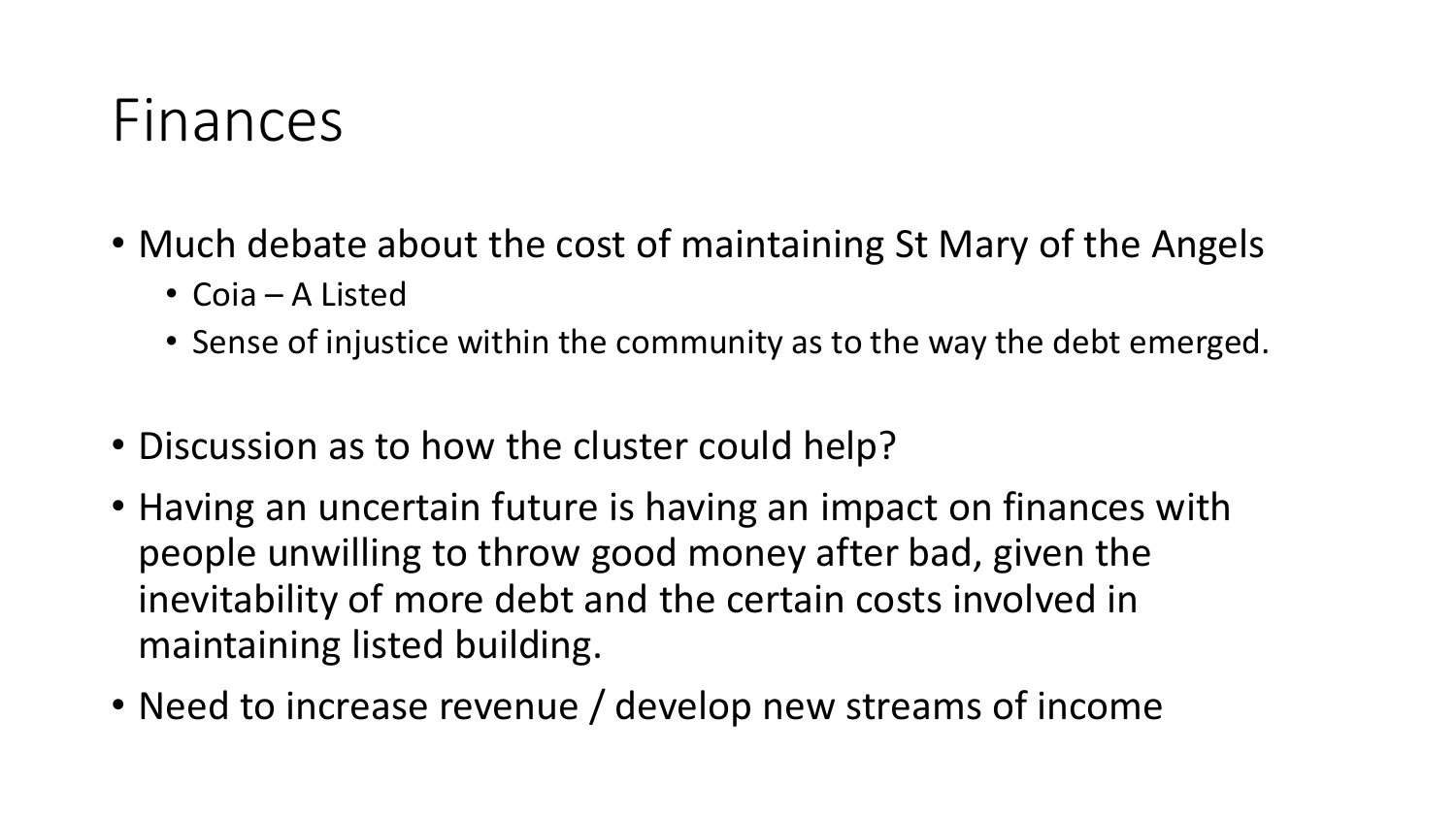- The other parishes finances are relatively healthy.
- Acknowledgment that more transparency is needed around parish finances.
	- Parishioners need to be better informed.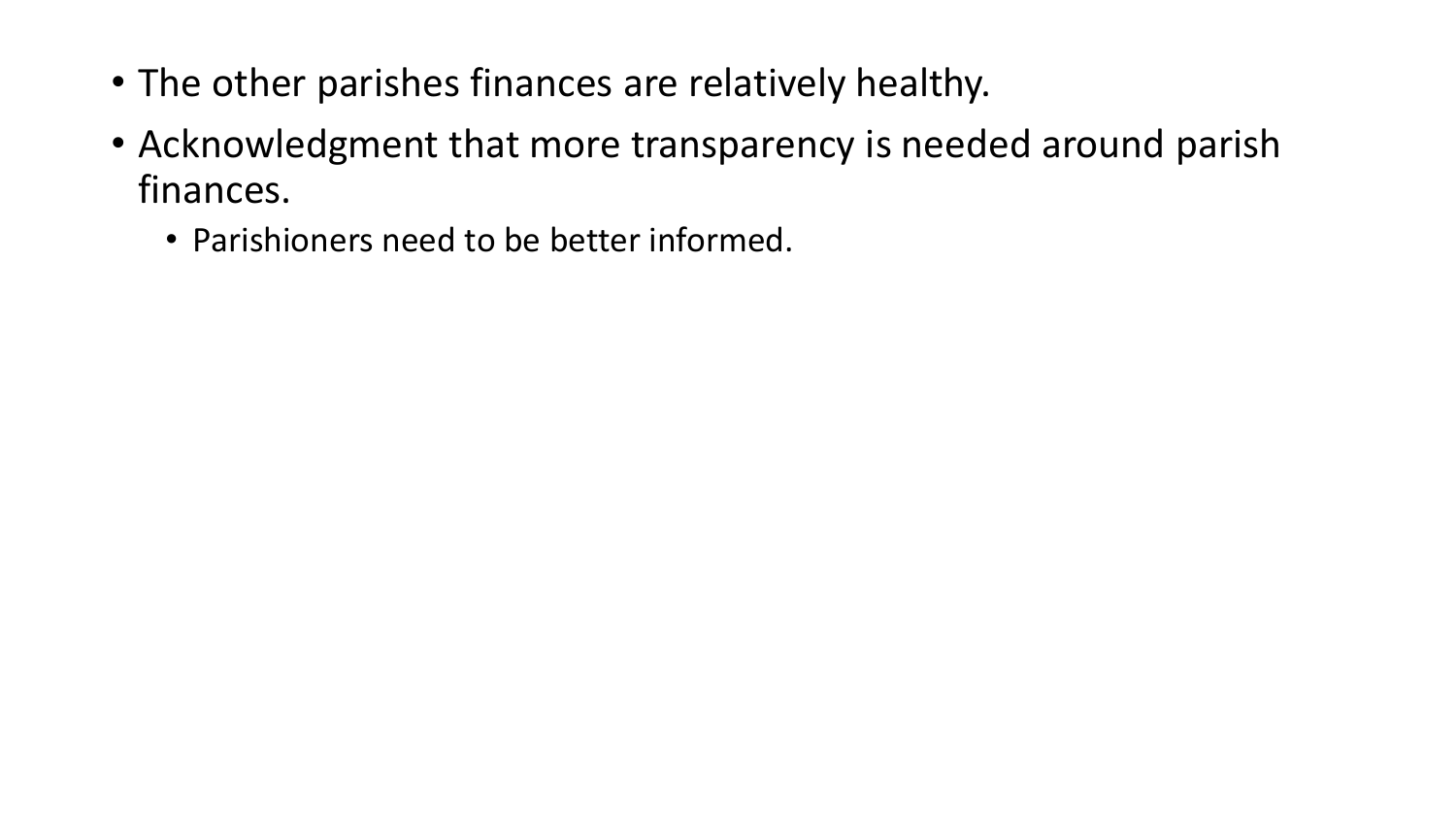## Spiritual Vibrancy

- 2 clear signs
	- Eucharist We draw strength from our worship as a community
	- Outreach Highly rated however, most of those at the meeting were highly involved in outreach.
	- High level of internal vibrancy, but less vibrant "ad extra"
- Areas for growth
- Lay leadership
- Stewardship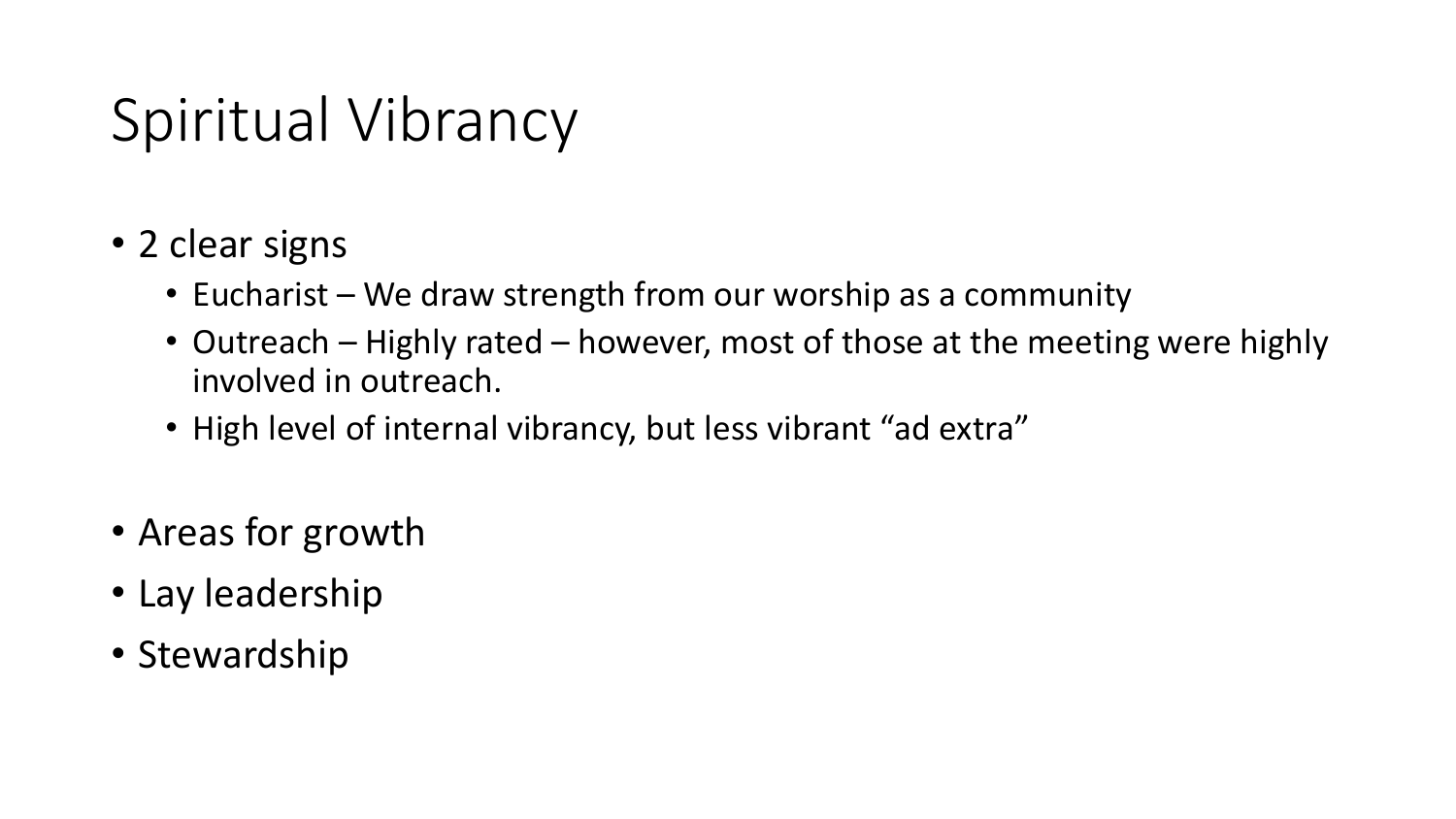# Conclusion of the cluster meetings

- SMART goals
	- Catechesis
	- Stewardship
	- Lay leadership
- The process helped us to grow in self understanding
	- Young people were missing from the process
	- Likewise the Polish & Syro Malabar communities
	- Need to bridge the gap between attendance and participation
	- Above all we need to remember or identity and our mission in Christ.
	- Need for a clear vison and focussed pastoral planning across the archdiocese
		- This must come from the Bishop.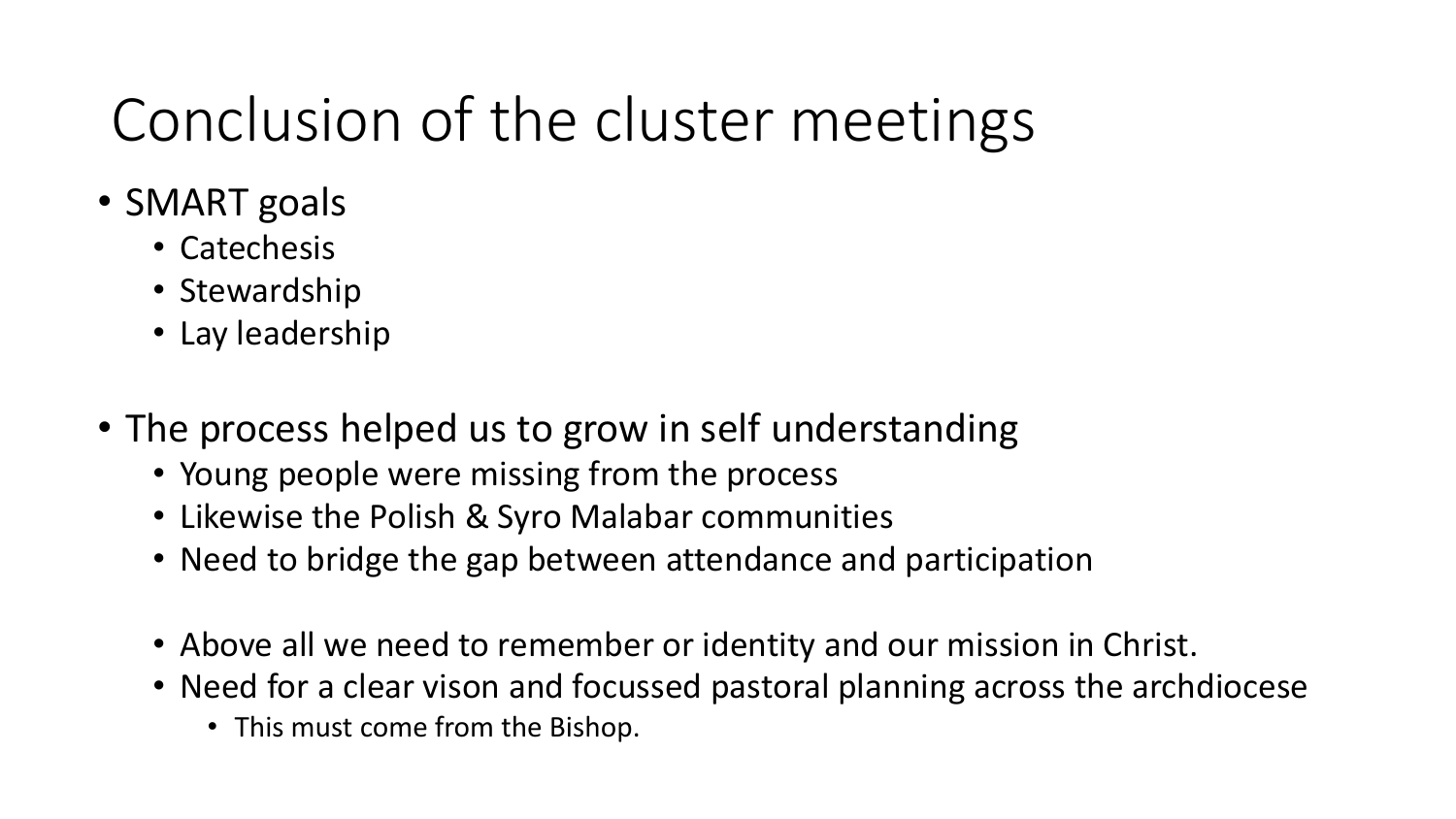#### The next step

- The bishop took some time to read and digest the Cluster reports
	- Delayed process because some clusters did not meet the deadline
- The Bishop met with the priests of each deanery.
- The Bishop met and consulted with the Council of Priests.
	- 3 meetings to formulate the recommendations to the Bishop
- Pentecost Letter of proposal to most parishes Invitation to the parishes to respond to the proposal Response due by 18th June